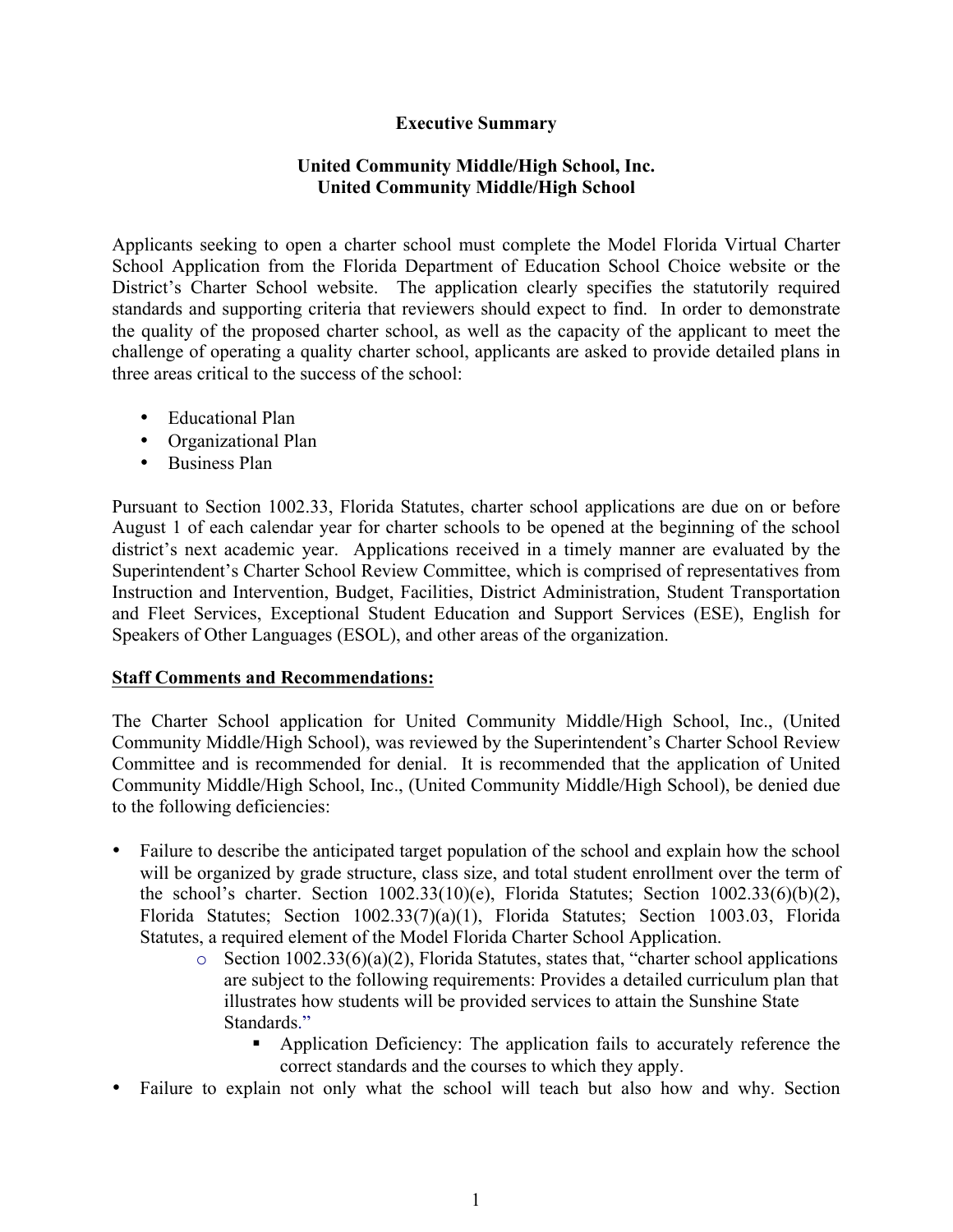1002.33(6)(a)(2), Florida Statutes; Section 1002.33(6)(a)(4), Florida Statutes; Section 1002.33(7)(a)(2), Florida Statutes; Section 1002.33(7)(a)(4), Florida Statutes, a required element of the Model Florida Charter School Application.

- o Section 1002.33(6)(a)(2), Florida Statutes, states that, "charter school applications are subject to the following requirements: Provides a detailed curriculum plan that illustrates how students will be provided services to attain the Sunshine State Standards."
	- § Application Deficiency: The application fails to identify a detailed curriculum plan that clearly describes the reading curriculum and differentiated strategies for students reading at, above or below grade level.
	- § Application Deficiency: The application fails to provide a detailed curriculum that aligns to the 2014-2014 full implementation requirement for CCSS.
	- § Application Deficiency: The application fails to provide the most current district plan for Reading and does not provide curriculum materials aligned to CCSS.
- $\circ$  Section 1002.33(7)(a)(2)(a), Florida Statutes, states that, "the charter shall ensure that reading is a primary focus of the curriculum and that resources are provided to identify and provide specialized instruction for students who are reading below grade level. The curriculum and instructional strategies for reading must be consistent with the Next Generation Sunshine State Standards and grounded in scientifically based reading research." State Board Rule 6A-6.054, F.A.C., requires that FCAT Level 1 and 2 students with deficits in decoding  $\&$  text reading efficiency must be placed in reading intervention instruction and may not be served through Content area reading intervention (CAR-PD/NGCAR-PD).
	- Application Deficiency: The application fails to clearly identify when intensive reading will take place during the school day.
- Failure to demonstrate an understanding of the requirements of the school to serve exceptional students and provide a concrete plan for meeting the broad spectrum of educational needs and providing all enrolled students with a quality education. Section 1002.33(10), Florida Statutes, a required element of the Model Florida Charter School Application.
	- o State Board Rule 6A-6.03028(11)(i)(3), F.A.C., Provision of Free Appropriate Public Education (FAPE) and Development of Individual Educational Plans for Students with Disabilities states that "a continuum of alternative placements must be available to meet the needs of students with disabilities for special education and related services, including instruction in regular classes, special classes, special schools, home instruction, and instruction in hospitals and institutions and a school district must make provision for supplementary services (such as resource room or itinerant instruction) to be provided in conjunction with regular class placement."
		- § Application Deficiency: This application fails to provide a clear description of a continuum or levels of services to be provided to students with disabilities.
		- § Application Deficiency: The application fails to demonstrate a clear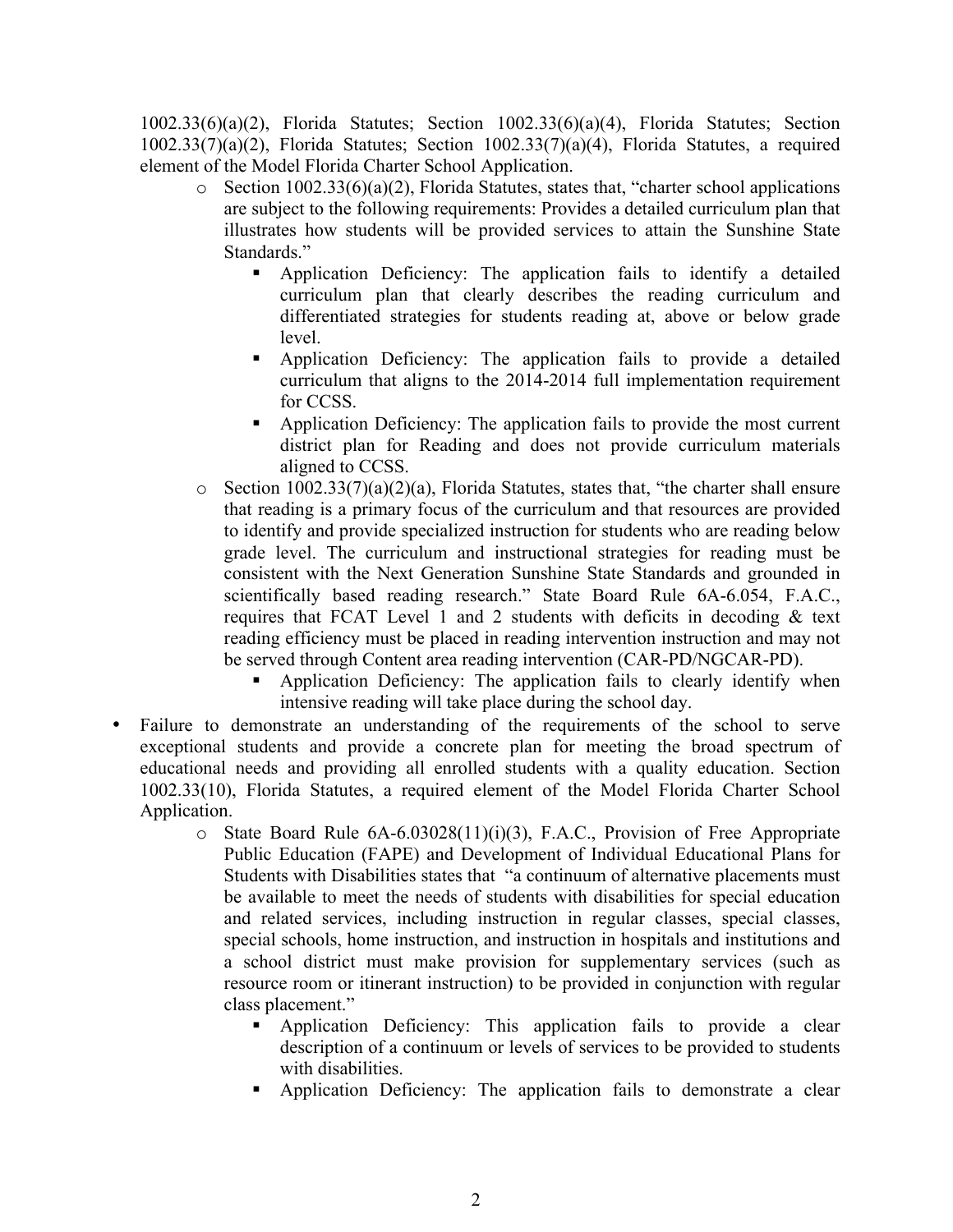understanding of appropriate ESE placement and services, special diploma options and their implications.

- Application Deficiencies: This application fails to clearly describe how students with disabilities who enter below grade level will benefit from the curriculum.
- $\circ$  State Board Rule 6A-6.03019(2)(b)(2)(F), F.A.C., states that, "an evaluation design which addresses evaluation of progress toward the district's goal for increasing participation by students from under-represented groups.
	- Application Deficiency: This application fails to provide a clear explanation or plan to evaluate the effectiveness in servicing ESE students, including Gifted.
- o State Board Rule 6A-6.0331, F.A.C., states that, "the state's goal is to provide full educational opportunity and a free appropriate public education (FAPE) to all students with disabilities ages three (3) through twenty-one (21) and to school age students who are gifted. School districts have the responsibility to ensure that students suspected of having a disability are subject to general education intervention procedures. They must ensure that all students with disabilities or who are gifted and who are in need of specially designed instruction and related services are identified, located, and evaluated, and appropriate exceptional student education is made available to them if it is determined that the student meets the eligibility criteria specified in Rules 6A-6.03011 through 6A-6.0361, F.A.C."
	- § Application Deficiency: The application fails to address a system of interventions for struggling students before they reach the evaluation level of the Response to Intervention process.
- o The Americans with Disabilities Act (ADA) prohibits discrimination against people with disabilities in employment, transportation, public accommodation, communications, and governmental activities. The ADA also establishes requirements for telecommunications relay services.
	- § Application Deficiency: The application failed to describe how the school will utilize regular school facilities and adapt them to the needs of exceptional students to the maximum extent appropriate.
- Failure to demonstrate an understanding of the requirements of the school to serve English Language Learner Students (ELLs) and to provide a concrete plan for meeting the broad spectrum of educational needs for all enrolled students as required in Section 1003.56, Florida Statutes, English Language Instruction for Limited English Proficient Students and Rules 6A-6.0900 to 6A-6.0909, F.A.C., Programs for Limited English Proficient Students and Section 1002.33(10), Florida Statutes, a required element of the Florida Model Charter School Application.
	- oState Board Rule 6A-6.0902, F.A.C., Requirements for Identification, Eligibility, and Programmatic Assessments of English Language Learners, and the state-approved District ELL Plan require that all students with limited English proficiency must be properly identified and assessed to ensure the provision of appropriate services.
		- § Application Deficiency: The application fails to provide a clear understanding of district's procedures for classifying ELL students.
		- § Application Deficiency: The application fails to identify the assessments used for placement in the district.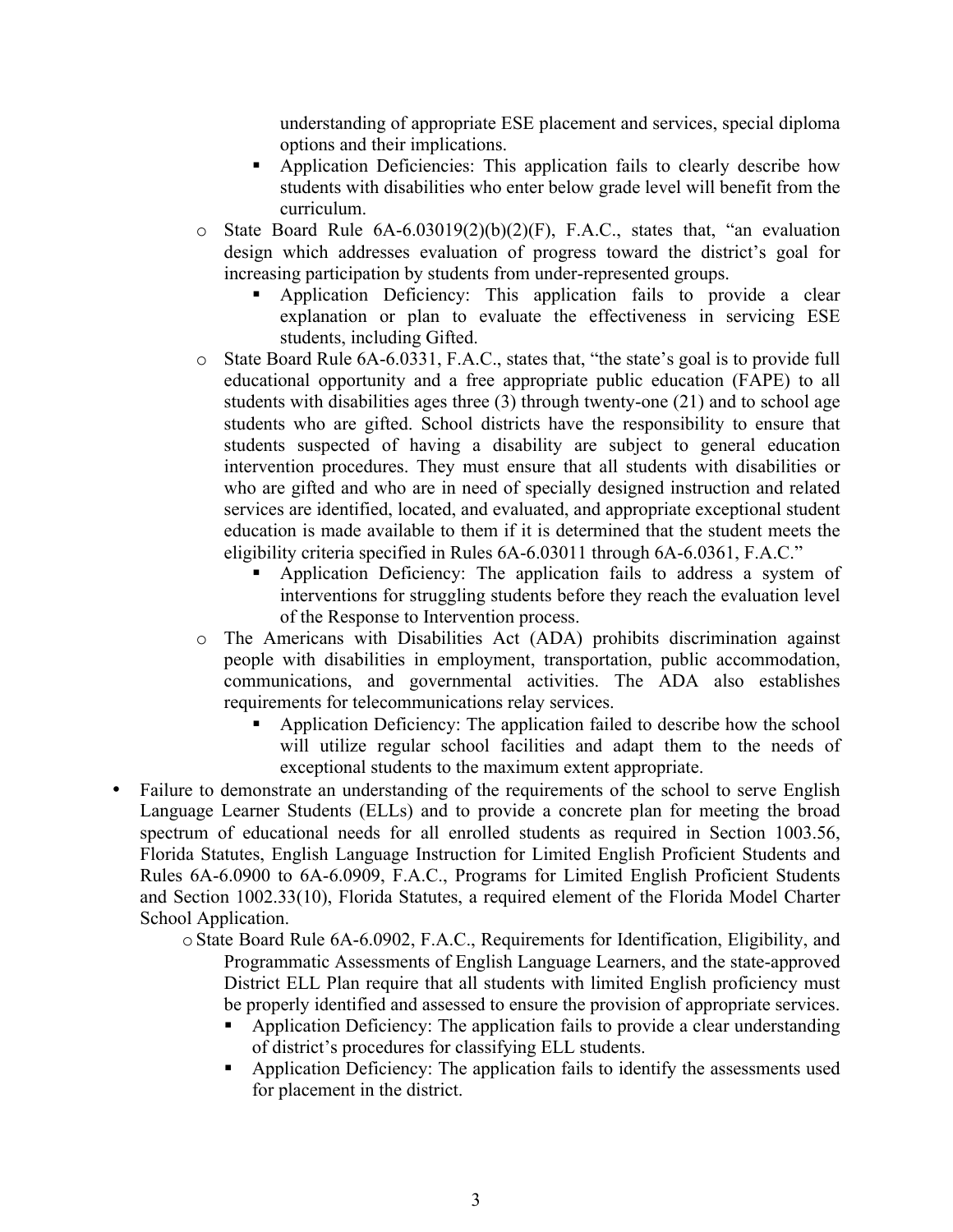- Application Deficiency: The application fails to provide a clear understanding of the functions of ELL Committee.
- § Application Deficiency: The application fails to provide procedures for maintaining and creating ELLSEP folders for ELLs.
- o State Board Rule 6A-6.0903, F.A.C., Requirement for Exiting English Language Learners from the English for Speakers of Other Languages Program and the stateapproved District ELL Plan require that all students identified as limited English proficiency shall continue to receive appropriate instruction until the student meets standards for exiting the English for Speakers of Other Languages (ESOL) Program
	- § Application Deficiency: The application fails to provide a clear understanding of district policies and procedures for exiting ELLs from the ESOL Program.
- o State Board Rule 6A-6.0904, F.A.C., Equal Access to Appropriate Instruction for English Language Learners and the state-approved District ELL Plan require that each student identified as limited English proficiency shall have equal access to appropriate programs and instruction which is comprehensible, equal and comparible in amount, scope, and sequence and quality to that provided to English proficient students. In addition, ELLs shall have access to trained personnel proficient in the same language to assist in basic subject area instruction.
	- § Application Deficiency: The application fails to provide a clear understanding of how the school will implement Equal Access for ELLs.
- o State Board Rule 6A-6.09091, F.A.C., Accommodations of the Statewide Assessment Program Instruments and Procedures for English Language Learners and District ELL Plan state that all ELLs shall receive accommodations to enable them to fully participate in the statewide assessment program.
	- § Application Deficiency: The application fails to identify implementation of allowable accommodations for state, district, and classroom assessments.
- Failure to define the policies and procedures that frame the school's relationship with its staff. Section 1002.33(7)(a)(14), Florida Statutes; Section 1002.33(12), Florida Statutes, a required element of the Model Florida Charter School Application.
	- $\circ$  Section 1002.33(7)(a)(14), Florida Statutes, states that the charter school shall address "the qualifications to be required of teachers and the potential strategies used to recruit, hire, train, and retain qualified staff to achieve best value."
		- § Application Deficiency: The application fails to provide an understanding of the No Child Left Behind (NCLB) Highly Qualified Teacher requirements.
		- Application Deficiency: The application fails to address the process for identifying and monitoring teachers who are placed in teaching assignments for which they are out-of-field.
		- § Application Deficiency: The application fails to explain how parents will be notified that their child's teacher is out-of-field for the course being taught.
- Failure to provide an understanding of the school's anticipated facilities needs and how the school plans to meet those needs. Section  $1002.33(7)(a)(13)$ , Florida Statutes; Section 1002.33(18), Florida Statutes, a required element of the Model Florida Charter School Application.
	- o Section 1002.33, Florida Statutes, states that, "a startup charter school shall utilize